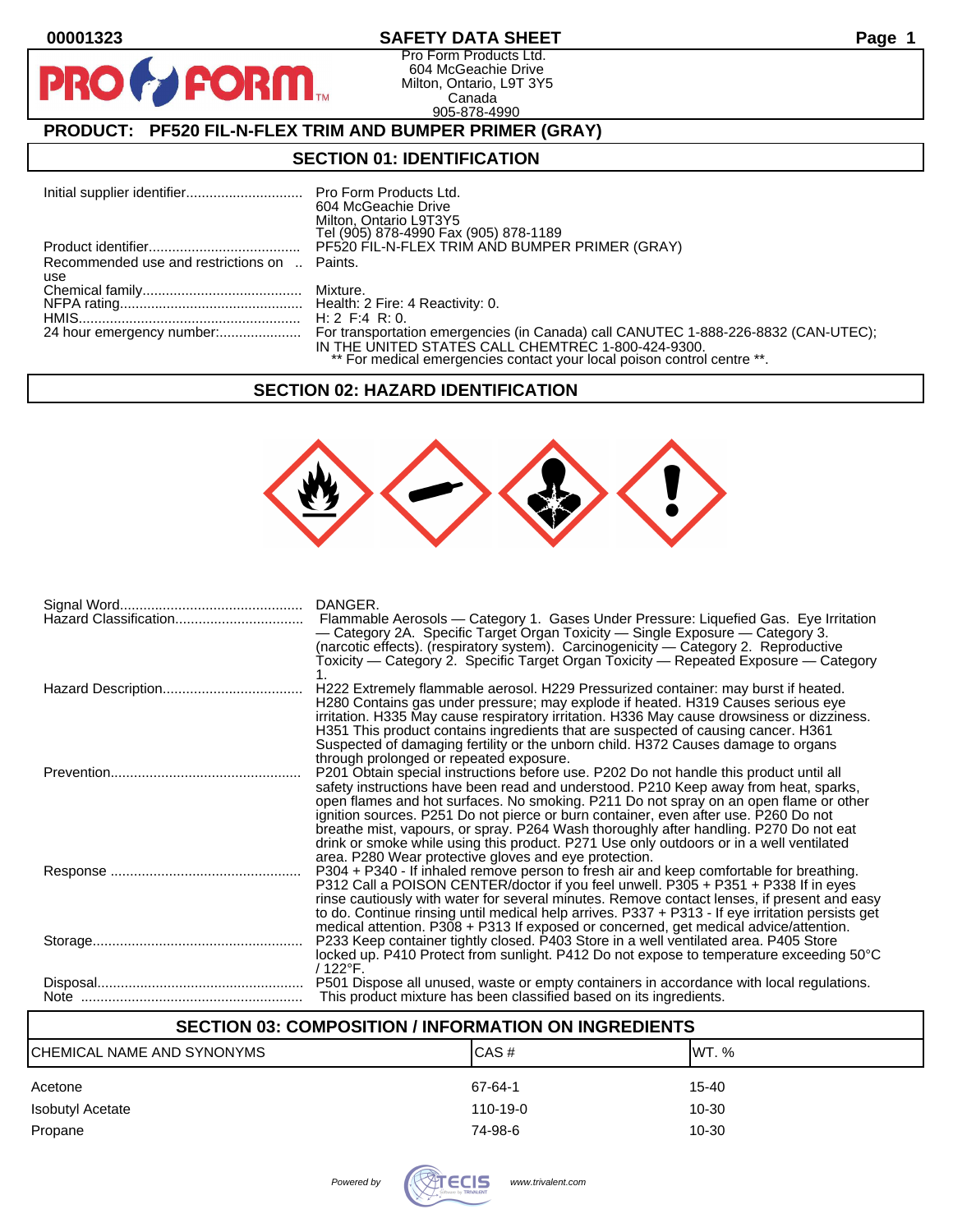## **SECTION 03: COMPOSITION / INFORMATION ON INGREDIENTS**

| <b>Isobutane</b>                | $75-28-5$      | $5 - 10$  |
|---------------------------------|----------------|-----------|
| Methyl Isobutyl Ketone          | 108-10-1       | $5 - 10$  |
| <b>Titanium Dioxide</b>         | 13463-67-7     | $3 - 7$   |
| Talc                            | 14807-96-6     | $1 - 5$   |
| Xylene                          | 1330-20-7      | $1 - 5$   |
| Ethyl 3-Ethoxypropionate        | 763-69-9       | 1-5       |
| 2-Propanol, 1-methoxy-, acetate | 108-65-6       | $0.1 - 1$ |
| Carbon Black                    | 1333-86-4      | $0.1 - 1$ |
| Ethylbenzene                    | $100 - 41 - 4$ | $0.1 - 1$ |
| Toluene                         | 108-88-3       | $0.1 - 1$ |
| <b>Crystalline Silica</b>       | 14808-60-7     | < 0.1     |
|                                 |                |           |

<<The actual concentration(s) withheld as a trade secret>> .

#### **SECTION 04: FIRST-AID MEASURES**

|                                                                            | In case of contact, immediately flush eyes, keeping eyelids open, with plenty of water for at<br>least 15 minutes. Consult a physician if irritation continues.                                                                                                                                                                                                                                                                                                                            |
|----------------------------------------------------------------------------|--------------------------------------------------------------------------------------------------------------------------------------------------------------------------------------------------------------------------------------------------------------------------------------------------------------------------------------------------------------------------------------------------------------------------------------------------------------------------------------------|
|                                                                            | Remove all contaminated clothing and immediately wash the exposed areas with copious<br>amounts of water for a minimum of 30 minutes or up to 60 minutes for critical body areas. If<br>irritation persists, seek medical attention.                                                                                                                                                                                                                                                       |
|                                                                            | If inhaled, remove to fresh air. If not breathing, give artificial respiration. If breathing is<br>difficult, give oxygen, obtain medical attention.                                                                                                                                                                                                                                                                                                                                       |
|                                                                            | Do not induce vomiting. If ingestion is suspected, contact physician or poison control center<br>immediately. If spontaneous vomiting occurs have victim lean forward with head down to<br>prevent aspiration of fluid into the lungs. Never give anything by mouth to an unconscious<br>person.                                                                                                                                                                                           |
| Most important symptoms and effects,<br>whether acute or delayed           | Causes serious eye irritation. Symptoms may include stinging, tearing, redness, swelling,<br>and blurred vision. Direct contact with eyes may cause temporary irritation. Vapors have a<br>narcotic effect and may cause headache, fatigue, dizziness and nausea. May cause<br>respiratory irritation. This product contains ingredients that may cause cancer. Suspected<br>of damaging fertility or the unborn child. Causes damage to organs through prolonged or<br>repeated exposure. |
| Immediate medical attention and special.<br>treatment needed, if necessary | In case of shortness of breath give oxygen. Keep victim warm. Keep victim under<br>observation. Symptoms may be delayed.<br>Treat victims symptomatically. In the event of an incident involving this product ensure that<br>medical authorities are provided a copy of this safety data sheet.                                                                                                                                                                                            |

### **SECTION 05: FIRE-FIGHTING MEASURES**

| Suitable and unsuitable extinguishing<br>media                                | "Alcohol" foam, CO2, dry chemical. In cases of larger fires, water spray should be used.<br>Do not use water in a jet.                                                                                                                                                         |
|-------------------------------------------------------------------------------|--------------------------------------------------------------------------------------------------------------------------------------------------------------------------------------------------------------------------------------------------------------------------------|
| Specific hazards arising from the                                             | Extremely flammable aerosol. Thermal decomposition products are toxic. May include:                                                                                                                                                                                            |
| hazardous product, such as the nature of<br>any hazardous combustion products | Oxides of carbon (CO, CO2). Other potentially toxic fumes.                                                                                                                                                                                                                     |
| Special protective equipment and<br>precautions for fire-fighters             | Extremely flammable aerosol. Firefighter should be equipped with self-contained breathing<br>apparatus and full protective clothing to protect against potentially toxic and irritating<br>fumes. Cool fire-exposed containers with cold water spray. Heat will cause pressure |
|                                                                               | buildup and may cause explosive rupture. Solvent vapours may be heavier than air and<br>may build up and travel along the ground to an ignition source, which may result in a flash<br>back to the source of the vapours. Keep run-off water from entering sewers and other    |

#### **SECTION 06: ACCIDENTAL RELEASE MEASURES**

waterways. Dike for water control.

Personal precautions, protective ............ No action shall be taken involving any personal risk or without suitable training. Isolate area equipment and emergency procedures and keep unauthorized people away. Do not walk through spilled material. Wear recommended protective equipment. Ventilate. Open windows and doors to allow air circulation. Dike area to prevent spreading. The use of absorbent socks or spill pillows may be required. Stop leak if safe to do so. Prevent runoff into drains, sewers, and other waterways. Use non-sparking tools and equipment to pick up the spilled material.

Methods and materials for containment and cleaning up

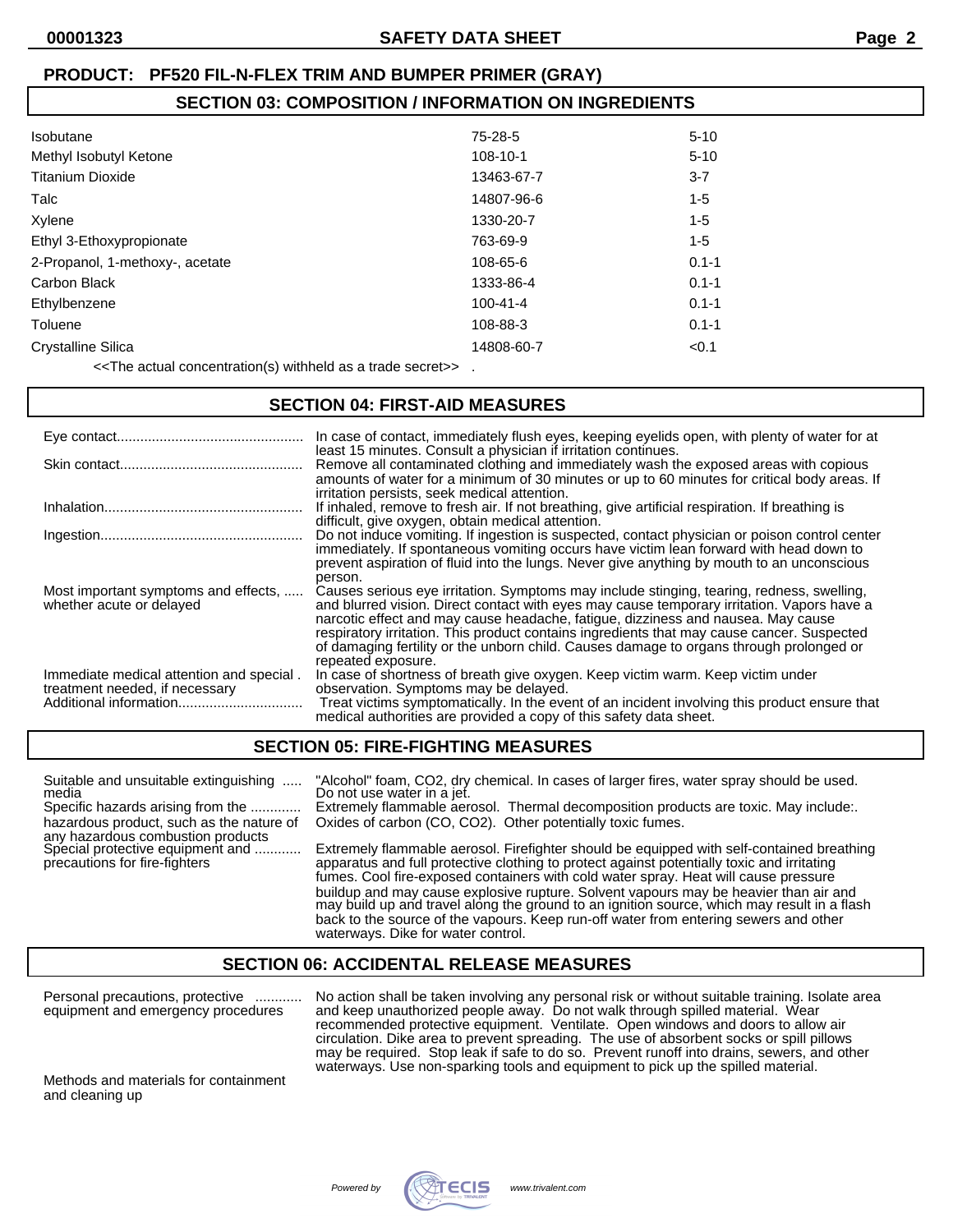#### **SECTION 06: ACCIDENTAL RELEASE MEASURES**

|  | No action shall be taken involving any personal risk or without suitable training. Evacuate<br>all non-essential personnel. Avoid all personal contact. Ventilate. Eliminate all sources of<br>ignition. Always adopt precautionary measures against build-up of static which may arise<br>from appliances, handling and the containers in which product is packed. Contain the spill.<br>Prevent runoff into drains, sewers, and other waterways. Absorb with earth, sand, or<br>another dry inert material. Spilled material and water rinses are classified as chemical<br>waste, and must be disposed of in accordance with current local, provincial, state, and<br>federal regulations. |
|--|-----------------------------------------------------------------------------------------------------------------------------------------------------------------------------------------------------------------------------------------------------------------------------------------------------------------------------------------------------------------------------------------------------------------------------------------------------------------------------------------------------------------------------------------------------------------------------------------------------------------------------------------------------------------------------------------------|
|--|-----------------------------------------------------------------------------------------------------------------------------------------------------------------------------------------------------------------------------------------------------------------------------------------------------------------------------------------------------------------------------------------------------------------------------------------------------------------------------------------------------------------------------------------------------------------------------------------------------------------------------------------------------------------------------------------------|

### **SECTION 07: HANDLING AND STORAGE**

Precautions for safe handling.................... Pressurized container: Do not pierce or burn, even after use. Do not use if spray button is missing or defective. Do not spray on a naked flame or any other incandescent material. Do not smoke while using or until sprayed surface is thoroughly dry. Do not pressurize, cut, weld, braze, solder, drill, grind, or expose empty containers to heat, sparks or open flames. Prevent accumulation of electrostatic charges. Always adopt precautionary measures against build-up of static which may arise from appliances, handling and the containers in which product is packed. Ground handling equipment. Avoid all skin contact and ventilate adequately, otherwise wear an appropriate breathing apparatus. Avoid breathing vapours or mist. Handle and open container with care. Employees should wash hands and face before eating or drinking.

Conditions for safe storage, including any Keep away from heat, sparks, and open flames. Keep container closed when not in use.<br>Store away from oxidizing and reducing materials. Store away from sunlight. Do not store Store away from oxidizing and reducing materials. Store away from sunlight. Do not store above 50 deg C.

#### **SECTION 08: EXPOSURE CONTROLS / PERSONAL PROTECTION**

| <b>INGREDIENTS</b>                                                                                                                                                                                                                                                                                                                                                                                                                                                                                                                                                                    | <b>TWA</b>                                                                                                                                                                                                                                                                                                                                                                                  | <b>ACGIH TLV</b><br><b>STEL</b> | <b>PEL</b>              | <b>OSHA PEL</b><br><b>STEL</b> | <b>NIOSH</b><br><b>REL</b> |
|---------------------------------------------------------------------------------------------------------------------------------------------------------------------------------------------------------------------------------------------------------------------------------------------------------------------------------------------------------------------------------------------------------------------------------------------------------------------------------------------------------------------------------------------------------------------------------------|---------------------------------------------------------------------------------------------------------------------------------------------------------------------------------------------------------------------------------------------------------------------------------------------------------------------------------------------------------------------------------------------|---------------------------------|-------------------------|--------------------------------|----------------------------|
| Acetone                                                                                                                                                                                                                                                                                                                                                                                                                                                                                                                                                                               | 250 ppm TLV                                                                                                                                                                                                                                                                                                                                                                                 | 500 ppm                         | 1,000 ppm               | Not established                | 250 ppm                    |
| <b>Isobutyl Acetate</b>                                                                                                                                                                                                                                                                                                                                                                                                                                                                                                                                                               | 150 ppm                                                                                                                                                                                                                                                                                                                                                                                     | Not established                 | $150$ ppm               | Not established                | 150 ppm                    |
| Propane                                                                                                                                                                                                                                                                                                                                                                                                                                                                                                                                                                               | 1,000 ppm                                                                                                                                                                                                                                                                                                                                                                                   | Not established                 | 1,000 ppm               | Not established                | 1,000 ppm                  |
| Isobutane                                                                                                                                                                                                                                                                                                                                                                                                                                                                                                                                                                             | Not established                                                                                                                                                                                                                                                                                                                                                                             | Not established                 | Not established         | Not established                | 800 ppm                    |
| Methyl Isobutyl Ketone                                                                                                                                                                                                                                                                                                                                                                                                                                                                                                                                                                | 50 ppm                                                                                                                                                                                                                                                                                                                                                                                      | 75 ppm                          | 100 ppm                 | Not established                | 50 ppm / STEL 75<br>ppm    |
| <b>Titanium Dioxide</b>                                                                                                                                                                                                                                                                                                                                                                                                                                                                                                                                                               | $10 \text{ mg/m}$                                                                                                                                                                                                                                                                                                                                                                           | Not established                 | $15 \text{ mg/m}$       | Not established                | Not established            |
| Talc                                                                                                                                                                                                                                                                                                                                                                                                                                                                                                                                                                                  | $2$ mg/m $3$                                                                                                                                                                                                                                                                                                                                                                                | Not established                 | 2 mg/m3 TWA             | 3 mg/m3 - QUE                  | Not established            |
| Xylene                                                                                                                                                                                                                                                                                                                                                                                                                                                                                                                                                                                | 50 ppm                                                                                                                                                                                                                                                                                                                                                                                      | $150$ ppm                       | 100 ppm TWA             | Not established                | Not established            |
| Ethyl 3-Ethoxypropionate                                                                                                                                                                                                                                                                                                                                                                                                                                                                                                                                                              | Not established                                                                                                                                                                                                                                                                                                                                                                             | Not established                 | Not established         | Not established                | Not established            |
| 2-Propanol, 1-methoxy-,<br>acetate                                                                                                                                                                                                                                                                                                                                                                                                                                                                                                                                                    | 50 ppm                                                                                                                                                                                                                                                                                                                                                                                      | 75 ppm                          | Not established         | Not established                | Not established            |
| <b>Carbon Black</b>                                                                                                                                                                                                                                                                                                                                                                                                                                                                                                                                                                   | $3.5$ mg/m $3$                                                                                                                                                                                                                                                                                                                                                                              | Not established                 | $3.5$ mg/m $3$          | Not established                | $3.5$ mg/m $3$             |
| Ethylbenzene                                                                                                                                                                                                                                                                                                                                                                                                                                                                                                                                                                          | $100$ ppm                                                                                                                                                                                                                                                                                                                                                                                   | $125$ ppm                       | $100$ ppm               | Not established                | 100 ppm / STEL 125<br>ppm  |
| Toluene                                                                                                                                                                                                                                                                                                                                                                                                                                                                                                                                                                               | 20 ppm                                                                                                                                                                                                                                                                                                                                                                                      | Not established                 | 200 ppm                 | 500 ppm 10 minutes             | 100 ppm / STEL 150<br>ppm  |
| <b>Crystalline Silica</b>                                                                                                                                                                                                                                                                                                                                                                                                                                                                                                                                                             | $0.025$ mg/m $3$                                                                                                                                                                                                                                                                                                                                                                            | Not established                 | $0.1 \text{ mg/m}3$ TWA | Not established                | $0.05$ mg/m $3$            |
| Provide natural or mechanical ventilation to control exposure levels below airborne<br>Appropriate engineering controls<br>exposure limits. Local mechanical exhaust ventilation should be used at sources of air<br>contamination, such as open process equipment, or during purging operations, to capture gases and fumes that may be emitted. Standard reference sources regarding industrial<br>ventilation (ie. ACGIH industrial ventilation) should be consulted for guidance about<br>adequate ventilation. Ventilation system must be designed vapor and explosion proof for |                                                                                                                                                                                                                                                                                                                                                                                             |                                 |                         |                                |                            |
| Personal Protective Equipment                                                                                                                                                                                                                                                                                                                                                                                                                                                                                                                                                         |                                                                                                                                                                                                                                                                                                                                                                                             | handling solvent vapors.        |                         |                                |                            |
|                                                                                                                                                                                                                                                                                                                                                                                                                                                                                                                                                                                       |                                                                                                                                                                                                                                                                                                                                                                                             | Liquid chemical goggles.        |                         |                                |                            |
|                                                                                                                                                                                                                                                                                                                                                                                                                                                                                                                                                                                       | Wear skin protection equipment. The selection of skin protection equipment depends on<br>the nature of the work to be performed. The following gloves are recommended :. Butyl<br>rubber. Insulated gloves. (for aerosols).<br>Local exhaust ventilation is recommended. Wear an appropriate, properly fitted respirator<br>when contaminant levels exceed the recommended exposure limits. |                                 |                         |                                |                            |

Clothing/type............................................. Wear adequate protective clothes.

Powered by **WECIS** www.trivalent.com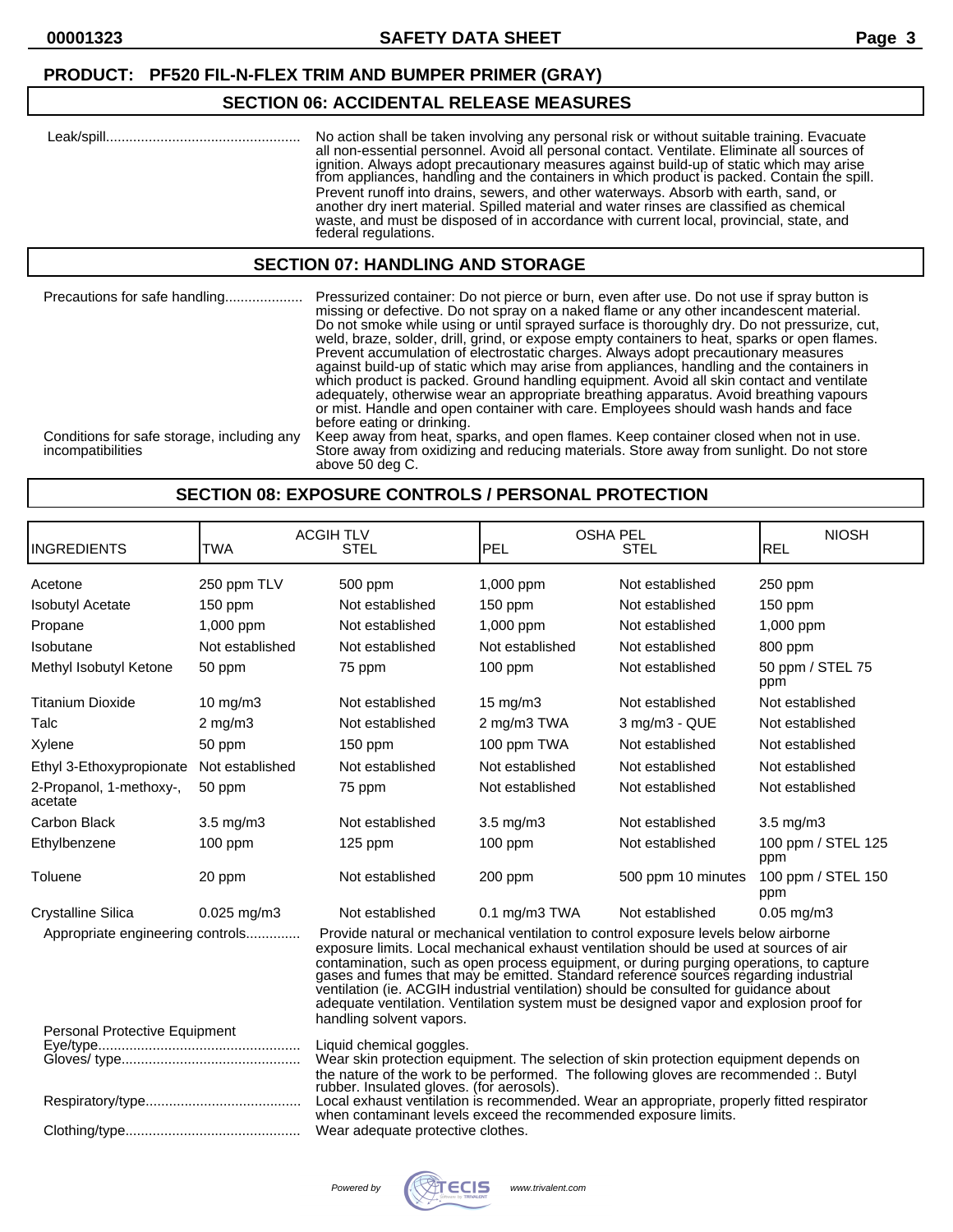## **SECTION 08: EXPOSURE CONTROLS / PERSONAL PROTECTION**

| Footwear/type |  |  |
|---------------|--|--|
| Other/type    |  |  |

Footwear/type............................................ Safety boots per local regulations. Other/type.................................................. Emergency showers and eye wash stations should be available. Employees should wash their hands and face before eating, drinking, or using tobacco products.

## **SECTION 09: PHYSICAL AND CHEMICAL PROPERTIES**

| Appearance/Physical state                      | Aerosol.                                                |
|------------------------------------------------|---------------------------------------------------------|
|                                                | Gray.                                                   |
|                                                | Hydrocarbon odour.                                      |
|                                                | Not available.                                          |
|                                                | No data.                                                |
| Melting / Freezing point (deg C)               | No data.                                                |
| Initial boiling point / boiling range (deg C). | 56°C (133 °F). (Acetone).                               |
| Flash point (deg C), method                    | -18°C. (acetone). Based on lowest flash point material. |
|                                                | Not available.                                          |
| Flammability (solids and gases)                | Flammable aerosol.                                      |
| Upper flammable limit (% vol)                  | 9.5. (propellant).                                      |
| Lower flammable limit (% vol)                  | 1.8. (propellant).                                      |
| Vapour pressure (mm Hg)                        | Aerosol vapour pressure:. Not available.                |
|                                                | No data.                                                |
| Relative Density (Specific Gravity)            | $0.84 - 0.88$ .                                         |
|                                                | $7.00 - 7.34$ .                                         |
|                                                | Insoluble in water.                                     |
| Partition coefficient — n-octanol/water        | Not available.                                          |
| Auto ignition temperature (deg C)              | 450°C. (propellant).                                    |
|                                                | Not available.                                          |
|                                                | No data.                                                |
|                                                | 3.86 lbs/USG; 462.5 g/L.                                |
|                                                |                                                         |

#### **SECTION 10: STABILITY AND REACTIVITY**

|                                                                | Product is stable; hazard                             |
|----------------------------------------------------------------|-------------------------------------------------------|
|                                                                | Stable at normal tempera                              |
| Possibility of hazardous reactions                             | Hazardous polymerizatio                               |
| Conditions to avoid, including static  Keep away from heat. El |                                                       |
| discharge, shock or vibration                                  |                                                       |
| Incompatible materails                                         | Strong oxidizing agents.<br>By fire:. Dense black sme |
| Hazardous decomposition products                               |                                                       |

Reactivity .................................................. Product is stable; hazardous polymerization will not occur. Stable at normal temperatures and pressures. Hazardous polymerization will not occur. Keep away from heat. Electrostatic charge.

# Hazardous decomposition products.......... By fire:. Dense black smoke. Oxides of carbon (CO,CO2). **SECTION 11: TOXICOLOGICAL INFORMATION**

| <b>INGREDIENTS</b>              | <b>LC50</b>                            | LD50                                                        |
|---------------------------------|----------------------------------------|-------------------------------------------------------------|
| Acetone                         | 50,100 mg/m3 8 hours rat<br>inhalation | 5,800 mg/kg rat oral                                        |
| <b>Isobutyl Acetate</b>         | >13.24 mg/L /6 h rat                   | 15400 mg/kg (rat oral) > 17400<br>mg/kg (rabbit dermal)     |
| Propane                         | >1,464 mg/L 15 minutes rat             | Not available                                               |
| Isobutane                       | 52 mg/L 1 hour mouse                   | Not available                                               |
| Methyl Isobutyl Ketone          | 8.2 - 16.4 mg/L 4 hours rat            | 2080 mg/kg rat oral >16,000<br>mg/kg rabbit dermal          |
| <b>Titanium Dioxide</b>         | Not Available                          | $> 10,000$ mg/kg rat oral $> 10,000$<br>mg/kg rabbit dermal |
| Talc                            | Not available                          | Not available                                               |
| Xylene                          | 6350 ppm 4 hours rat                   | >3523 mg/kg rat oral                                        |
| Ethyl 3-Ethoxypropionate        | >998 ppm 6 hours                       | 4,309 mg/kg rat oral 4,080 mg/kg<br>rabbit dermal           |
| 2-Propanol, 1-methoxy-, acetate | Not Available                          | 8,532 mg/kg rat oral 5,000 mg/kg<br>dermal rabbit           |
| Carbon Black                    | Not available                          | >10,000 mg/kg oral rat 3,000<br>mg/kg dermal rabbit         |
| Ethylbenzene                    | No data                                | 3,500 mg/kg rat oral 17,800<br>mg/kg rabbit dermal          |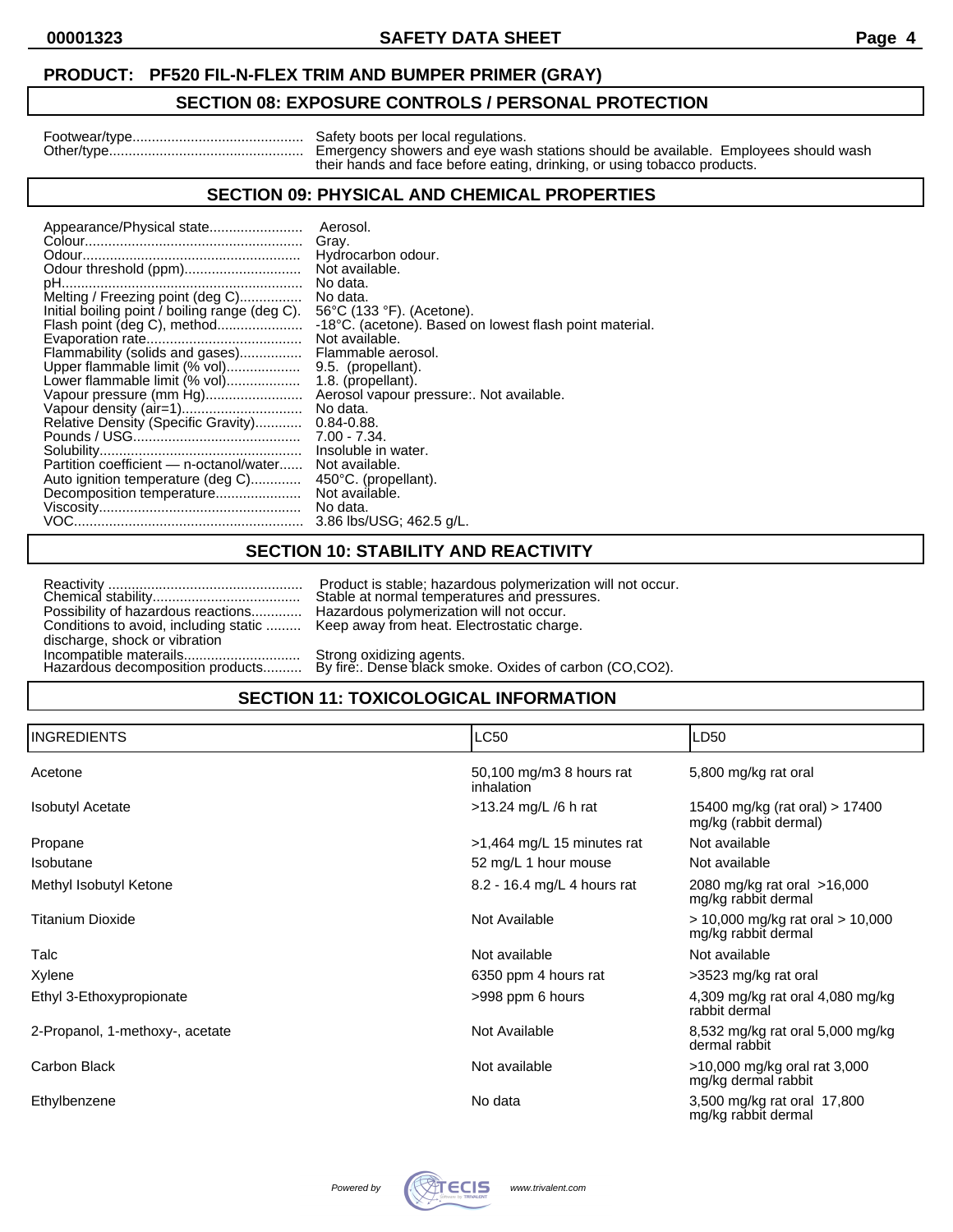### **SECTION 11: TOXICOLOGICAL INFORMATION**

| <b>INGREDIENTS</b>                                                              |                                          | LC50                                                                                                                                                                                                                                                                                                                                                                                                                                                                                                                                            | LD50                                                |
|---------------------------------------------------------------------------------|------------------------------------------|-------------------------------------------------------------------------------------------------------------------------------------------------------------------------------------------------------------------------------------------------------------------------------------------------------------------------------------------------------------------------------------------------------------------------------------------------------------------------------------------------------------------------------------------------|-----------------------------------------------------|
| Toluene                                                                         |                                          | 8000 ppm rat inhalation 400 ppm<br>mouse inhalation 24hr                                                                                                                                                                                                                                                                                                                                                                                                                                                                                        | 5,000 mg/kg rat oral; 12,124<br>mg/kg rabbit dermal |
| Crystalline Silica                                                              |                                          | Not available                                                                                                                                                                                                                                                                                                                                                                                                                                                                                                                                   | >22,500 mg/kg oral rat                              |
| Symptoms related to the physical, chemical<br>and toxicological characteristics | vomiting and unconsciousness.            | Causes eye irritation. Symtoms include tearing and reddening.<br>Can cause moderate irritation, defatting and dermatitis.<br>Excessive inhalation of vapours can cause respiratory irritation, dizziness, headache,                                                                                                                                                                                                                                                                                                                             |                                                     |
|                                                                                 | breathing difficulties.                  | Chronic exposure to organic solvent vapors have been associated with various neurotoxic<br>effects including permanent brain and/or nervous system damage, kidney, liver, blood<br>damage and reproductive effects among women. Symptoms may include nausea,<br>vomiting, abdominal pain, headache, impaired memory, loss of coordination, insomnia and                                                                                                                                                                                         |                                                     |
|                                                                                 | chemical pneumonitis which can be fatal. | May be harmful or fatal if swallowed. Swallowing causes inebriation, headache, vomiting, leading to severe illness, blindness, even death. Aspiration of material into lungs can cause                                                                                                                                                                                                                                                                                                                                                          |                                                     |
|                                                                                 | or fatal.                                | Breathing high concentrations of vapour may cause anesthetic effects and serious health<br>effects. Prolonged or repeated skin contact may cause drying or cracking of skin.<br>Intentional misuse by deliberately concentrating and inhaling this product may be harmful                                                                                                                                                                                                                                                                       |                                                     |
|                                                                                 | inhalation studies.                      | IARC has classified Toluene as a Group 3 (Not classifiable as to its carcinogenicity to<br>humans); ACGIH has classified Toluene as a Group A4 (Not classifiable as a human<br>carcinogen). Xylene has been listed by IARC as a Group 3; not classifiable as to its<br>carcinogenicity to humans. Ethylbenzene is classified as an A3 known animal carcinogen.<br>IARC has classified Titanium Dioxide as a group 2B carcinogen. IARC has classified<br>Carbon Black as "Group 2B", possibly carcinogenic to humans, based on laboratory animal |                                                     |
|                                                                                 | adverse fetal developmental effects.     | High level exposure to Xylene in some animal studies have been reported to cause health<br>effects on the developing embryo/fetus. The relevance of this to humans is not known.<br>Toluene is fetotoxic in rats and mice at maternally toxic levels. Prolonged and repeated<br>exposure of pregnant animals (>1500 ppm) to Toluene have been reported to cause                                                                                                                                                                                 |                                                     |
| Specific Target Organ Toxicity                                                  |                                          | May cause drowsiness or dizziness. May cause respiratory irritation. Causes damage to<br>organs through prolonged or repeated exposure.                                                                                                                                                                                                                                                                                                                                                                                                         |                                                     |

#### **SECTION 12: ECOLOGICAL INFORMATION**

Environmental........................................... No product data. Do not allow to enter waters, waste water or soil.

## **SECTION 13: DISPOSAL CONSIDERATIONS**

| Information on safe handling for disposal. | Dispose of waste in accordance with all applicable Federal, Provincial/State and local     |
|--------------------------------------------|--------------------------------------------------------------------------------------------|
| and methods of disposal, including any     | regulations. This material and its container must be disposed of as hazardous waste. Avoid |
| contaminated packaging                     | release to the environment.                                                                |

#### **SECTION 14: TRANSPORT INFORMATION**

|                              | UN1950 - AEROSOLS, flammable - Class 2.1 - This product meets limited quantity<br>exemption when shipped in containers less than 1 Litre.                        |
|------------------------------|------------------------------------------------------------------------------------------------------------------------------------------------------------------|
|                              | UN1950 - AEROSOLS, flammable - Class 2.1 - Ltd Qty (1 Liter/0.26 Gallons).                                                                                       |
|                              | UN1950 - AEROSOLS, flammable - Class 2.1 - Limited Quantity. Do not ship by air<br>without checking appropriate IATA regulations.                                |
| IMDG Classification (Marine) | UN1950 - AEROSOLS - Class 2.1 - EmS: F-D, S-U - Limited Quantity. Check IMDG<br>regulations for limited quantity exemptions.                                     |
|                              | No.                                                                                                                                                              |
|                              | In accordance with Part 2.2.1 of the Transportation of Dangerous Goods Regulations (July<br>2, 2014) - we certify that classification of this product is correct |

#### **SECTION 15: REGULATORY INFORMATION**

| TSCA inventory status |
|-----------------------|
|                       |
| <b>SARA Title III</b> |

On Domestic Substances List (DSL). All components are either listed or exempt from the TSCA. . This product is considered hazardous under the OSHA Hazard Communication Standard.